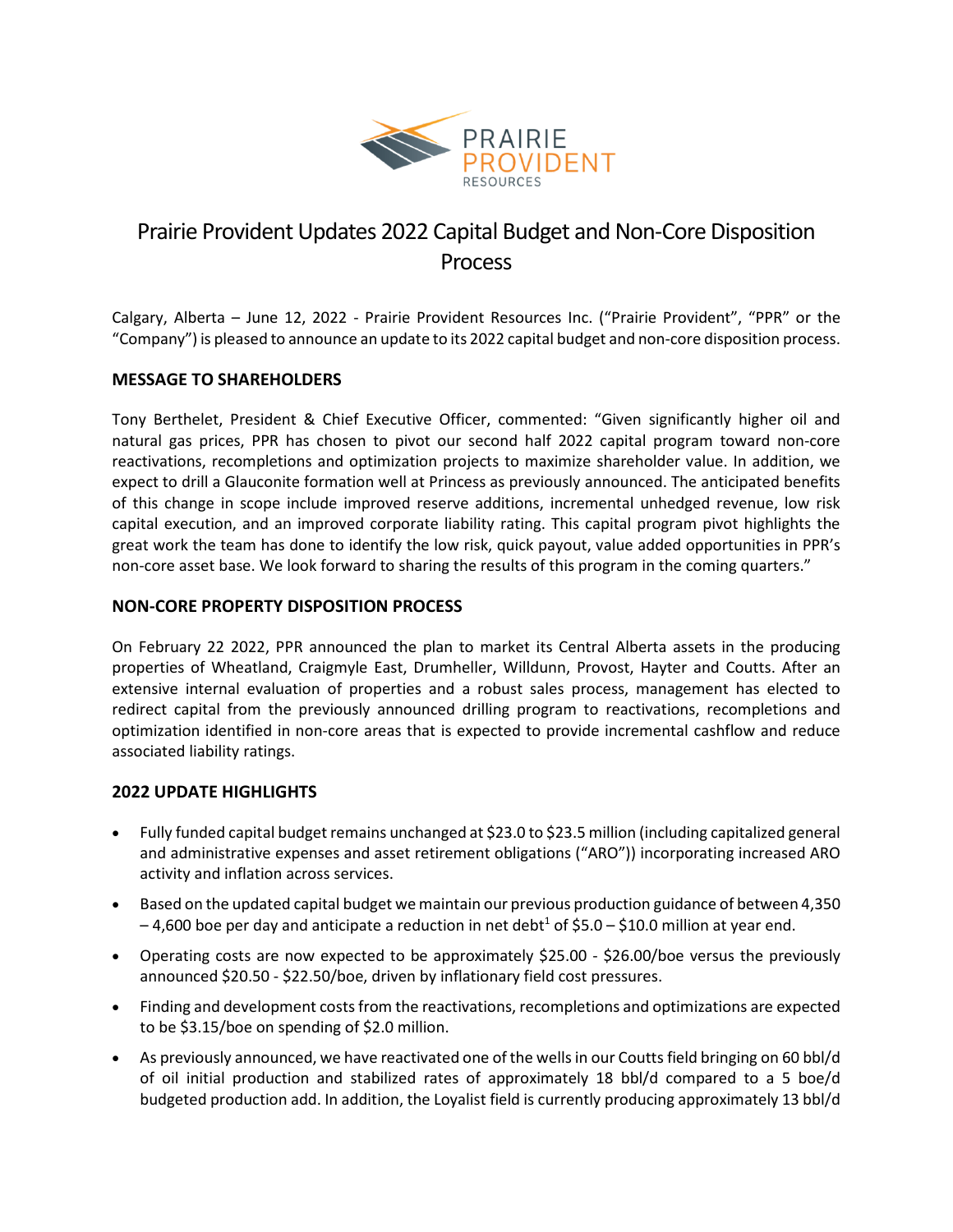of oil with two of the six reactivations producing above expectations. The Loyalist field is budgeted to stabilize at 40 bbl/d as we complete this program. These two optimization examples demonstrate the opportunities within the non-core portfolio.

- The (2.0 net) Banff formation wells drilled at Michichi in Q1 continue to provide strong results with average IP90 rates of  $147^{2,5}$ boe/d and  $115^{3,5}$ boe/d, respectively. We remain encouraged by the strong reservoir pressure after 90 days of production and will continue to expand our waterflood development as part of our second half capital program and will look to continue development drilling activities in 2023.
- The Company plans to drill a Glauconite well at Princess in the third quarter, building off our recent success at the 103/03-29-018-10W4 well drilled in late 2021. Current production of 103/03-29-018- 10W4 well is approximately  $440^{4,5}$  boe/d.
	- 1 Net debt is a non-GAAP financial measure (see "Non-GAAP and Other Financial Measures" below), calculated by adding working capital (deficit) and borrowings outstanding under long-term debt.
	- 2 Average initial production over a 90-day period commencing March 3, 2022, during which the well produced an average of 130 bbl/d of light & medium crude oil and 258 Mcf/d of conventional natural gas and 6 bbl/d of natural gas liquids from the Banff formation.
	- 3 Average initial production over a 90-day period commencing March 3, 2022, during which the well produced an average of 115 bbl/d of light & medium crude oil and 272 Mcf/d of conventional natural gas and 5 bbl/d of natural gas liquids from the Banff formation.
	- 4 Comprised of average production of approximately 103 bbl/d of light & medium crude oil and 290 Mcf/d of conventional natural gas
	- 5 Readers are cautioned that short-term initial production rates are preliminary in nature and may not be indicative of stabilized on-stream production rates, future product types, long-term well or reservoir performance, or ultimate recovery. Actual future results will differ from those realized during an initial short-term production period, and the difference may be material.

## **ABOUT PRAIRIE PROVIDENT:**

Prairie Provident is a Calgary-based company engaged in the exploration and development of oil and natural gas properties in Alberta. The Company's strategy is to optimize cash flow from our existing assets, grow a base waterflood business in Evi (Slave Point Formation) and Michichi (Banff Formation) providing stable low decline cash flow, and organically develop a new complementary play to facilitate reserves and production growth. The Princess area in Southern Alberta continues to provide short cycle returns through successful development of the Glauconite and Ellerslie Formations.

For further information, please contact:

Prairie Provident Resources Inc. Tony Berthelet President and Chief Executive Officer Tel: (403) 292-8125 Email: [tberthelet@ppr.ca](mailto:tberthelet@ppr.ca)

Jason Dranchuk Vice President, Finance and Chief Financial Officer Tel: (403) 292-8150 Email: [jdranchuck@ppr.ca](mailto:jdranchuck@ppr.ca)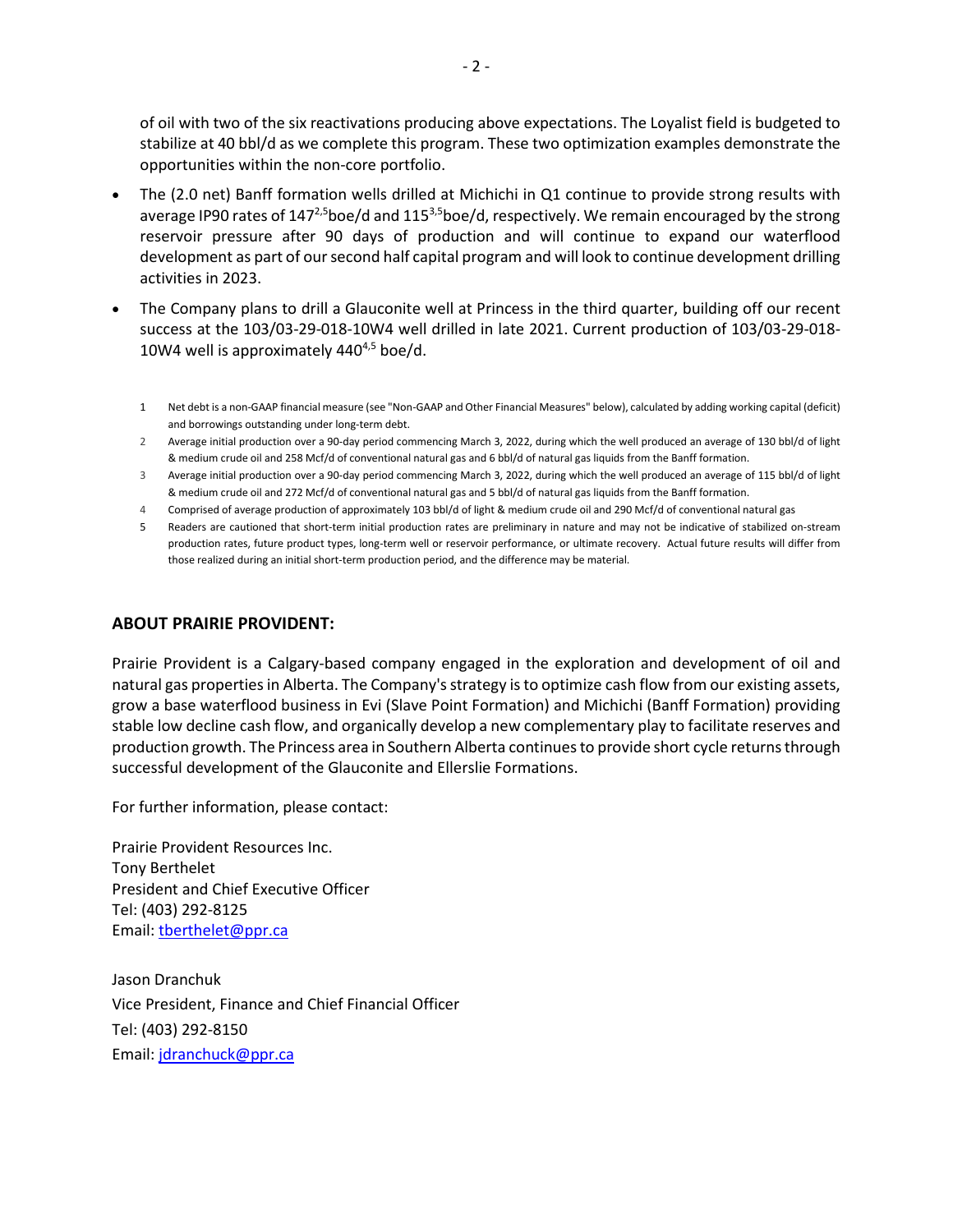#### *Forward-looking Statements and Future Oriented Financial Information*

*This news release contains certain statements ("forward-looking statements") that constitute forward-looking and future oriented financial information within the meaning of applicable Canadian securities laws. Forward-looking statements relate to future performance, events or circumstances, and are based upon internal assumptions, plans, intentions, expectations and beliefs, and are subject to risks and uncertainties that may cause actual results or events to differ materially from those indicated or suggested therein. All statements other than statements of current or historical fact are forward-looking statements. Forward-looking statements are typically, but not always, identified by words such as "expect", "anticipate", "continue", "estimate", "may", "will", "project", "should", "believe", "plan", "intend", "budget", "potential", "aim", "target" and similar words or expressions suggesting future outcomes or events or statements regarding an outlook.*

*In particular, but without limiting the foregoing, this news release contains forward-looking statements pertaining to: (i) budgeted capital expenditure amounts for 2022 including drilling, completion, reactivation, recompletion and optimization plans; (ii) forecast 2022 net debt (see also "Non-GAAP Financial Measures" below); (iii) forecasted 2022 operating expenses; (iv) expected finding and development costs from the reactivations, recompletions and optimizations; (v) anticipated ARO spending for 2022; (vi) future oil and gas production, including expected average 2022 production volumes; (vii) the anticipated drilling of a single Glauconite well at Princess; (viii) the expectation that redirecting capital from the previously announced drilling program to reactivation, recompletion and optimization identified in non-core areas will result in incremental cashflow and reduce associated liability ratings (ix) the expectation that anticipated benefits of the change in scope include improved reserve additions, incremental unhedged revenue, and an improved corporate liability rating (x) the budgeted level out at 40 bbl/d in the Lyalist field; (xi) the expectation that strong reservoir pressure will continue to expand the Company's waterflood development.*

*Forward-looking statements and future oriented financial information are based on a number of material factors, expectations or assumptions of Prairie Provident which have been used to develop such statements but which may prove to be incorrect. Although the Company believes that the expectations and assumptions reflected in such forward-looking statements and such future oriented financial information are reasonable, undue reliance should not be placed on forward-looking statements or future oriented financial information, which are inherently uncertain and depend upon the accuracy of such expectations and assumptions. Prairie Provident can give no assurance that the forward-looking statements contained herein will prove to be correct or that the expectations and assumptions upon which they are based will occur or be realized. Actual results or events will differ, and the differences may be material and adverse to the Company. In addition to other factors and assumptions which may be identified herein, assumptions have been made regarding, among other things: future commodity prices and currency exchange rates, including consistency of future prices with current price forecasts; the economic impacts of the COVID-19 pandemic; results from drilling and development activities, and their consistency with past operations; the quality of the reservoirs in which Prairie Provident operates and continued performance from existing wells, including production profile, decline rate and product type mix; the continued and timely development of infrastructure in areas of new production; the accuracy of the estimates of Prairie Provident's reserves volumes; operating and other costs, including the ability to achieve and maintain cost improvements; continued availability of external financing and cash flow to fund Prairie Provident's current and future plans and expenditures, with external financing on acceptable terms; the impact of competition; the general stability of the economic and political environment in which Prairie Provident operates; the general continuance of current industry conditions; the timely receipt of any required regulatory approvals; the ability of Prairie Provident to obtain qualified staff, equipment and services in a timely and cost efficient manner; drilling results; the ability of the operator of the projects in which Prairie Provident has an interest in to operate the field in a safe, efficient and effective manner; field production rates and decline rates; the ability to replace and expand oil and natural gas reserves through acquisition, development and exploration; the timing and cost of pipeline, storage and facility construction and expansion and the ability of Prairie Provident to secure adequate product transportation; the regulatory framework regarding royalties, taxes and environmental matters in*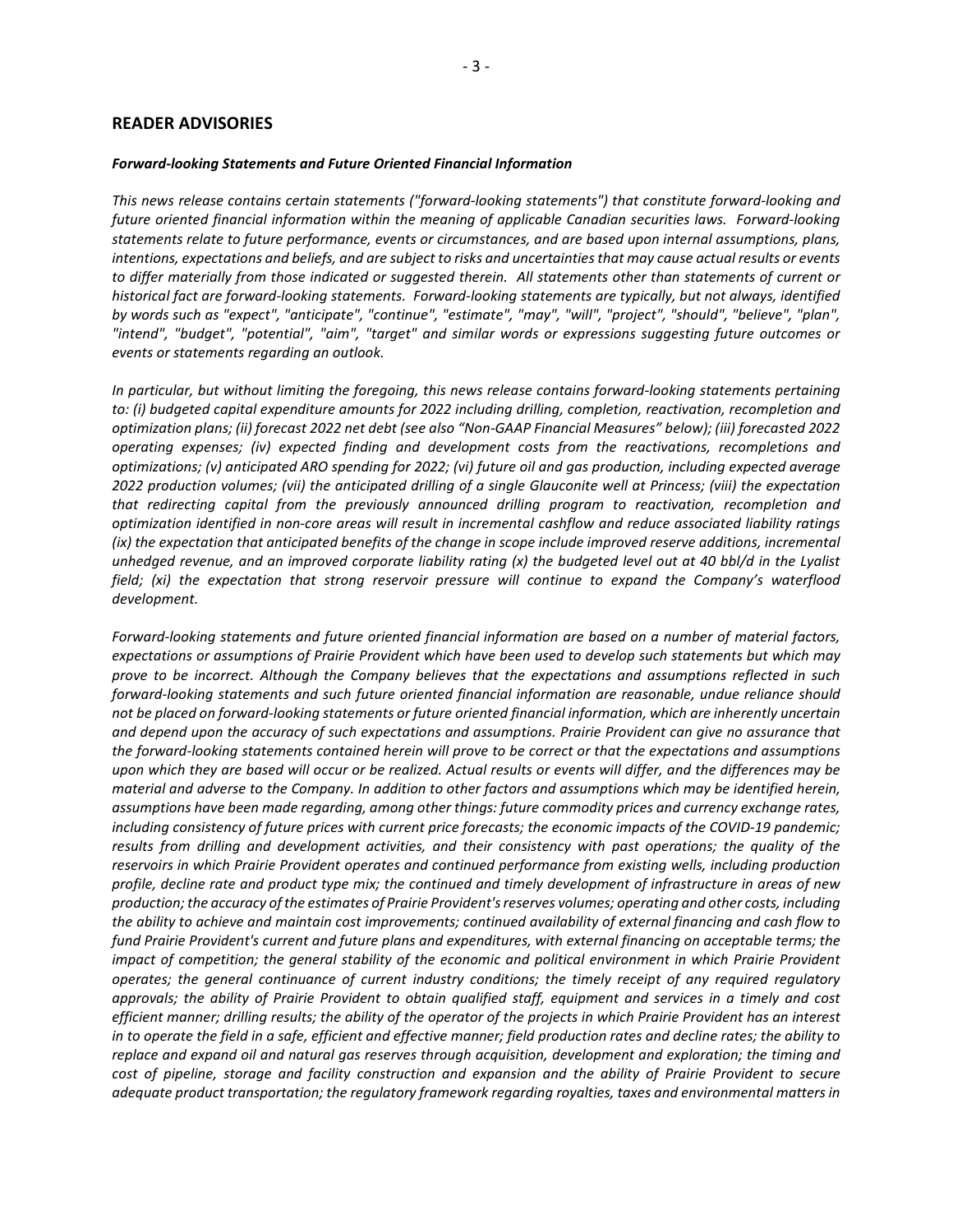*the jurisdictions in which Prairie Provident operates; and the ability of Prairie Provident to successfully market its oil and natural gas products.*

*Forward-looking statements are not guarantees of future performance or promises of future outcomes, and should not be relied upon. Such statements, including the assumptions made in respect thereof, involve known and unknown risks, uncertainties and other factors that may cause actual results or events to differ materially from those anticipated in such forward-looking statements and such future oriented financial information including, without limitation: changes in realized commodity prices; changes in the demand for or supply of Prairie Provident's products, the early stage of development of some of the evaluated areas and zones; the potential for variation in the quality of the geologic formations targeted by Prairie Provident's operations; unanticipated operating results or production declines; changes in tax or environmental laws, royalty rates or other regulatory matters; changes in development plans of Prairie Provident or by third party operators; increased debt levels or debt service requirements; inaccurate estimation of Prairie Provident's oil and gas reserves volumes; limited, unfavourable or no access to capital markets; increased costs; a lack of adequate insurance coverage; the impact of competitors; and such other risks as are detailed from time-to-time in Prairie Provident's public disclosure documents (including, without limitation, those risks identified in this news release and Prairie Provident's current Annual Information Form).*

*The forward-looking statements contained in this news release speak only as of the date of this news release, and Prairie Provident assumes no obligation to publicly update or revise them to reflect new events or circumstances, or otherwise, except as may be required pursuant to applicable laws. All forward-looking statements contained in this news release are expressly qualified by this cautionary statement.*

*The future oriented financial information contained in this news release, including: (i) the anticipated capital budget at \$23.0 to \$23.5 million (ii) the expected operating costs of approximately \$25.00 - \$26.00/boe; (iii) the anticipated projection guidance of between 4,350 – 4,6000 boe/d (iv) the anticipated reduction in net debt (see also "Non-GAAP Financial Measures" below) of \$5.0 - \$10.0 million by year end; (v) expected financing and development costs expected to be \$3.15/boe on spending \$2.00 million; was approved by management as of the date hereof and is based on certain assumptions indicated above that management believes are reasonable in the circumstances.* 

*The purpose of the future oriented financial information contained herein is to update and provide information relating to the capital budget, operating costs, and finding and development costs incurred by the Company and readers are cautioned that such information may not be appropriate for other purposes.*

#### *Barrels of oil equivalent*

*The oil and gas industry commonly expresses production volumes and reserves on a "barrel of oil equivalent" basis ("boe") whereby natural gas volumes are converted at the ratio of six thousand cubic feet to one barrel of oil. The intention is to sum oil and natural gas measurement units into one basis for improved analysis of results and comparisons with other industry participants. A boe conversion ratio of six thousand cubic feet to one barrel of oil is based on an energy equivalency conversion method primarily applicable at the burner tip. It does not represent a value equivalency at the wellhead nor at the plant gate, which is where Prairie Provident sells its production volumes. Boes may therefore be a misleading measure, particularly if used in isolation. Given that the value ratio based on the current price of crude oil as compared to natural gas is significantly different from the energy equivalency ratio of 6:1, utilizing a 6:1 conversion ratio may be misleading as an indication of value.*

#### *Non-GAAP financial measures*

*This news release discloses certain financial measures, that are 'non-GAAP financial measures' within the meaning of applicable Canadian securities laws. Such measures do not have a standardized or prescribed meaning under International Financial Reporting Standards (IFRS) and, accordingly, may not be comparable to similar financial measures disclosed by other issuers. Non-GAAP financial measures are provided as supplementary information by which readers may wish to consider the Company's performance but should not be relied upon for comparative or investment purposes. Readers must not consider non-GAAP financial measures in isolation or as a substitute for*